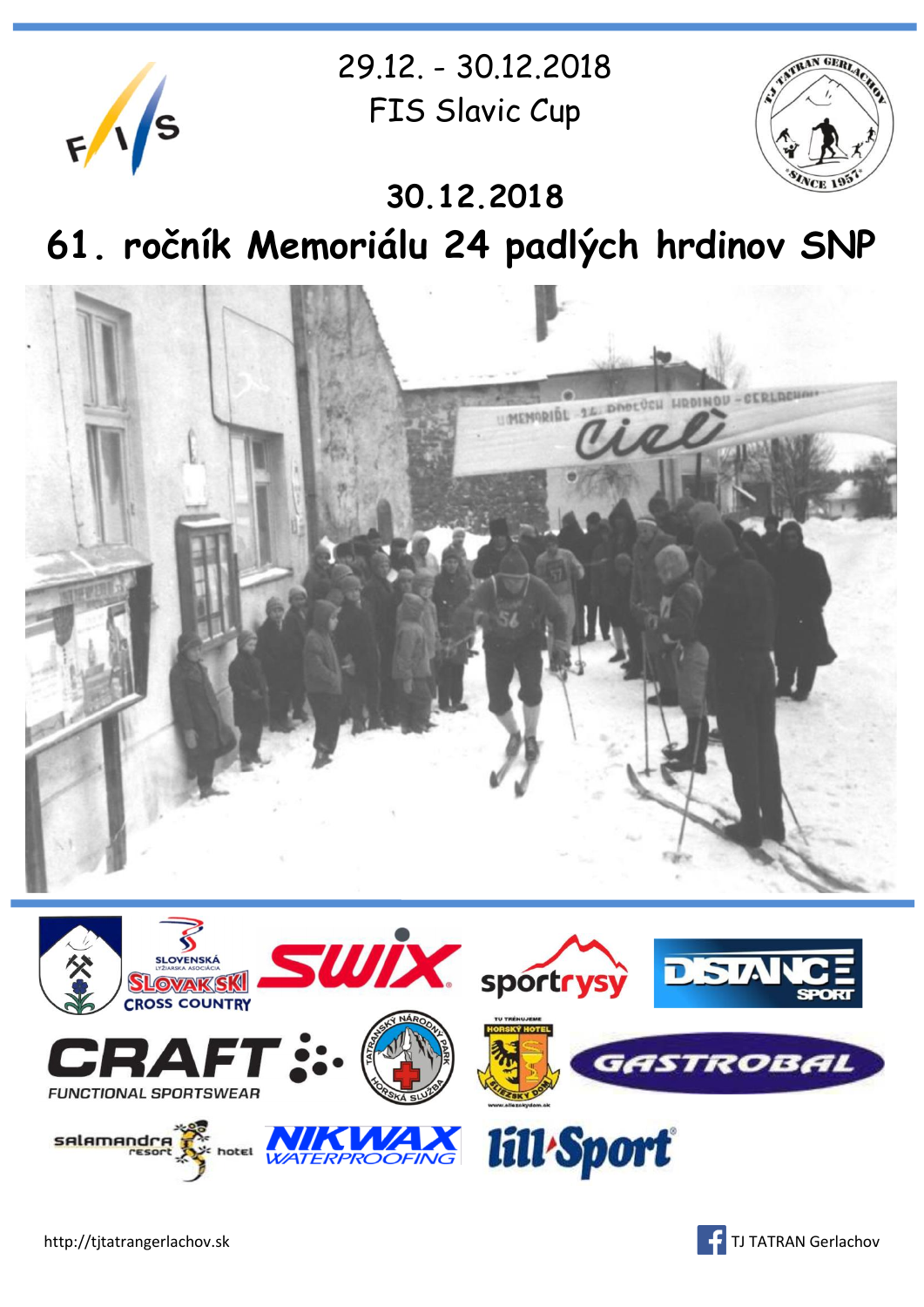On behalf of the Slovak Ski Association – TJ Tatran Gerlachov – Slovakia (SVK) S poverením Slovenskej lyžiarskej asociácie – TJ Tatran Gerlachov, Slovenská republika (SVK)

## **Date of competition** / Dátum konania

29 th – 30 th December 2018

29. – 30. december 2018

## **Location** / Miesto

Ski Stadium Štrbské Pleso, High Tatras (1355 meters above the sea level), GPS: N49 07 42 E20 03 30 Športový areál Štrbské Pleso, Vysoké Tatry (1355 m.n.m.)

### **Race Office** / Kancelária pretekov

Ski stadium Štrbské Pleso - Building at stadium, GPS: N49 07 42 E20 03 30 Športový areál Štrbské Pleso - Budova pri štadióne, GPS: N49 07 42 E20 03 30

## **Categories and Disciplines** / Kategórie a disciplíny

| Cross country skiing           | Beh na lyžiach                            | Kodex |
|--------------------------------|-------------------------------------------|-------|
|                                |                                           |       |
| 29/12/2018 Ladie's Free 5km    | 29.12.2018 Ženy a juniorky, voľne, 5km    | 5648  |
| 29/12/2018 Men's Free 10km     | 29.12.2018 Muži a juniori, voľne, 10km    | 5649  |
|                                |                                           |       |
| 30/12/2018 Ladie's Classic 5km | 30.12.2018 Ženy a juniorky, klasicky, 5km | 5651  |
| 30/12/2018 Men's Classic 10km  | 30.12.2018 Muži a juniori, klasicky, 10km | 5650  |

## **Entry forms** / Prihlášky Deadline for entries is

27th December 2018 till 7:00 p.m. **Only National Ski Associations are entitled to make entries for international competitions. Use the appropriate entry form. E-mail for the entry[: tj@tjtatrangelrachov.sk](mailto:tj@tjtatrangelrachov.sk)**

Uzávierka prihlášok je 27. decembra 2018 do 19:00. **Na medzinárodné preteky je oprávnená prihlasovať iba národná lyžiarska asociácia. Na prihlasovanie použite príslušný formulár – prihláška FIS. Prihlášky zasielať na:** [tj@tjtatrangerlachov.sk](mailto:tj@tjtatrangerlachov.sk)

TJ Tatran Gerlachov e-mail: [tj@tjtatrangelrachov.sk,](mailto:tj@tjtatrangelrachov.sk) Hlavná 110/7, 059 42 Gerlachov, Slovakia Web[: www.tjtatrangerlachov.sk](www.tjtatrangerlachov.sk%20)

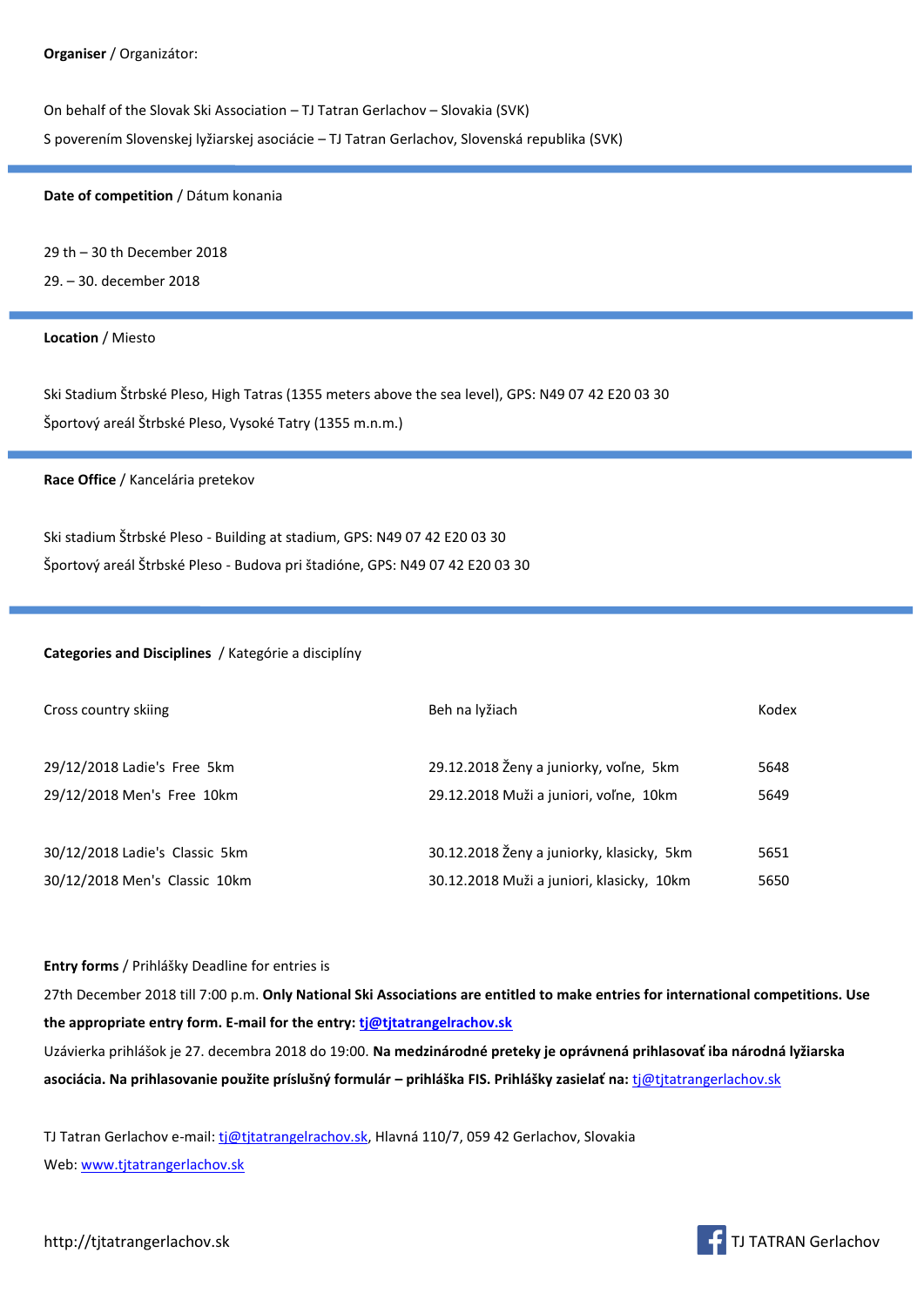### **Informations** / Informácie

Michal Nikerle (chairman), E-mail[: tj@tjtatrangerlachov.sk](mailto:tj@tjtatrangerlachov.sk) ; Mobile: +421 910 577 324, Secretary of the race: [tj@tjtatrangerlachov.sk](mailto:tj@tjtatrangerlachov.sk) Website[s: www.tjtatrangerlachov.sk,](:%20www.tjtatrangerlachov.sk) <www.slovak-ski.sk>

### **Rules** / Pravidlá

The competition will be held under FIS Rules and Regulations for Cross-country Skiing. The Organising Committee reserves the right to change the schedule of the event from those published in the programm if necessary. All changes will be published on websites [www.slovak-ski.sk,](www.slovak-ski.sk)<www.fis-ski.com> and<www.tjtatrangerlachov.sk>

## INSURANCE LIABILITY

The Organizer will have liability insurance according to ICR art 212.1. – 212.2. All participating athletes must have a valid accident insurance according to ICR art. 212.4. All athletes compete at risk of their National Ski Association. The Organizer does not take any other responsibilities than described above.

Preteky sa uskutočnia podľa pravidiel FIS a predpisov pre bežecké lyžovanie. Organizátor si v prípade potreby vyhradzuje právo na zmenu harmonogramu tohto podujatia. Všetky zmeny budú zverejnené na internetových stránkach www.slovak-ski.sk, fis-ski.com a [www.tjtatrangerlachov.sk.](www.tjtatrangerlachov.sk)

### **Fees** / Poplatky

Start fee – 7,50 -  $\epsilon$  per competitor / race day Štartovné – 7,50 € / pretekár / deň

### **Schedule** / Program

| Friday, 28th December, 2018 |  |  |
|-----------------------------|--|--|
|-----------------------------|--|--|

| 12:00 - 2:00 p.m.          | Registrationin (Race office -Building at stadium)           |
|----------------------------|-------------------------------------------------------------|
| $2:30 - 4:00 \text{ p.m.}$ | <b>Official Training</b>                                    |
| 4:30 p.m.                  | Team captains' meeting Building at stadium (in Race Office) |

### Saturday, 29th December, 2018

| $8:00 - 9:15$ a.m.  | Pickup the race numbers  |
|---------------------|--------------------------|
| $8:30 - 09:20$ a.m. | <b>Official Training</b> |
| $9:30$ a.m.         | Start Ladie's Free 5km   |
| $10:15$ a.m.        | Start Men's Free 10km    |
| 12:00 p.m.          | Prize giving ceremony    |

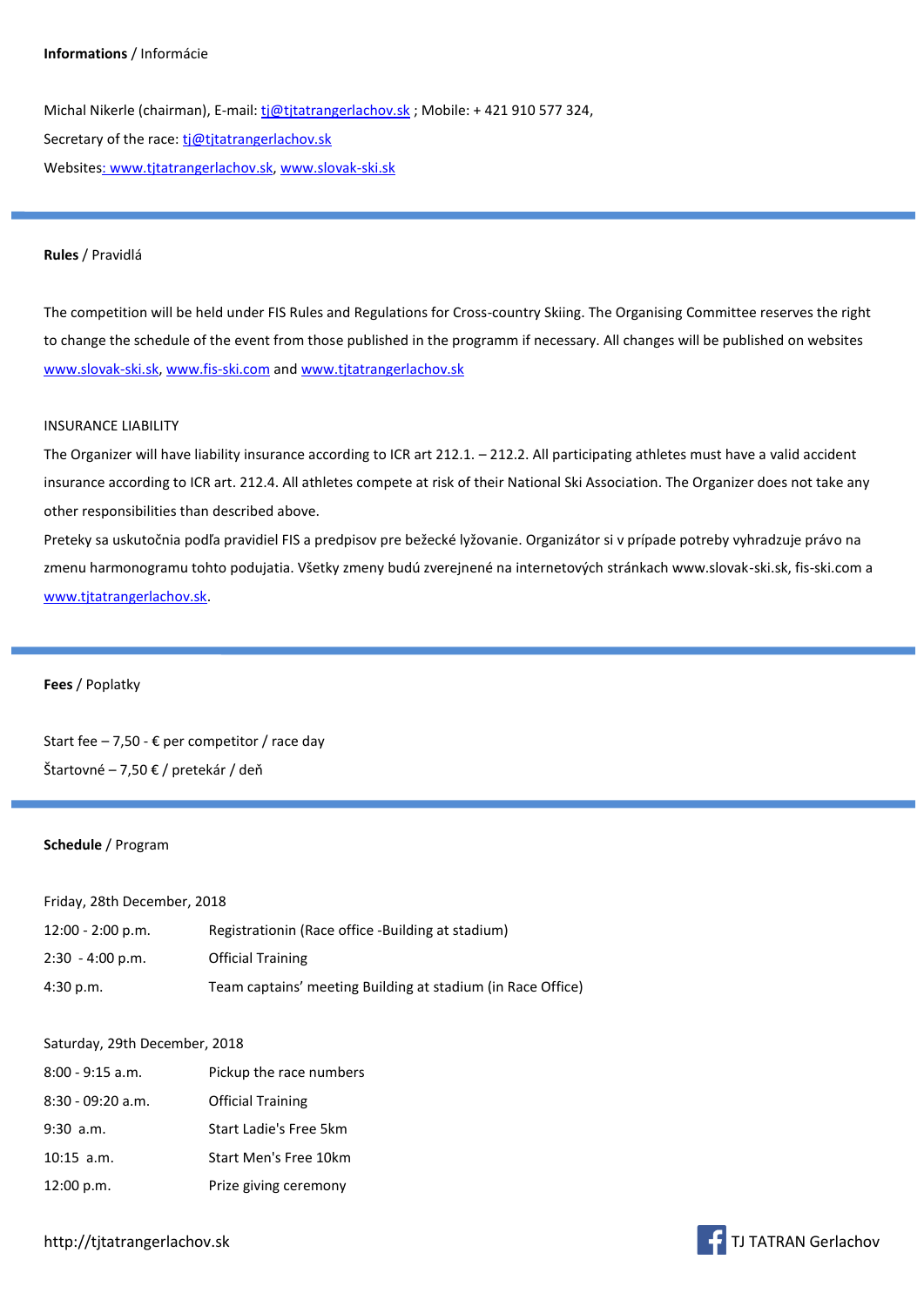| $2:30 - 4:00 \text{ p.m.}$ | <b>Official Training</b>                                    |
|----------------------------|-------------------------------------------------------------|
| 4:30 p.m.                  | Team captains' meeting Building at stadium (in Race Office) |

## Sunday, 30th December, 2018

| $8:00 - 9:15$ a.m.  | Pickup the race numbers   |
|---------------------|---------------------------|
| $8:30 - 09:20$ a.m. | <b>Official Training</b>  |
| $9:30$ a.m.         | Start Ladie's Classic 5km |
| $10:15$ a.m.        | Start Men's Classic 10km  |
| 12:00 p.m.          | Prize giving ceremony     |

## Piatok, 28. December, 2018

| $12:00 - 14:00.$ | Registrácia (kancelária pretekov na štadióne na Štrbskom Plese) |
|------------------|-----------------------------------------------------------------|
| $14:30 - 16:00$  | Oficiálny tréning                                               |
| 16:30            | Porada vedúcich družstiev Budova pri štadióne                   |

## Saturday, 29th December, 2018

| $8:00 - 9:15$   | Výdaj štartových čísel                        |
|-----------------|-----------------------------------------------|
| $8:30 - 09:20$  | Oficiálny tréning                             |
| 9:30            | Štart Ženy/Juniorky, voľne, 5km               |
| 10:15           | Štart Muži/Juniori, voľne, 10km               |
| 12:00           | Odovzdávanie cien FIS                         |
| $14:30 - 16:00$ | Oficiálny tréning                             |
| 16:30           | Porada vedúcich družstiev Budova pri štadióne |

## Sunday, 30th December, 2018

| $8:00 - 9:15$  | Výdaj štartových čísel             |
|----------------|------------------------------------|
| $8:30 - 09:20$ | Oficiálny tréning                  |
| 9:30           | Štart Ženy/Juniorky, Klasicky, 5km |
| 10:15          | Štart Muži/Juniori, Klasicky, 10km |
| 12:00          | Odovzdávanie cien FIS              |

## **Organising Committee** / Organizačný výbor

| <b>Chairman</b> / Predseda OV:               | Michal Nikerle |
|----------------------------------------------|----------------|
| Sport director / Športový riaditeľ:          | Jozef Homola   |
| Technical provider / Technické zabezpečenie: | Luboš Ludvik   |